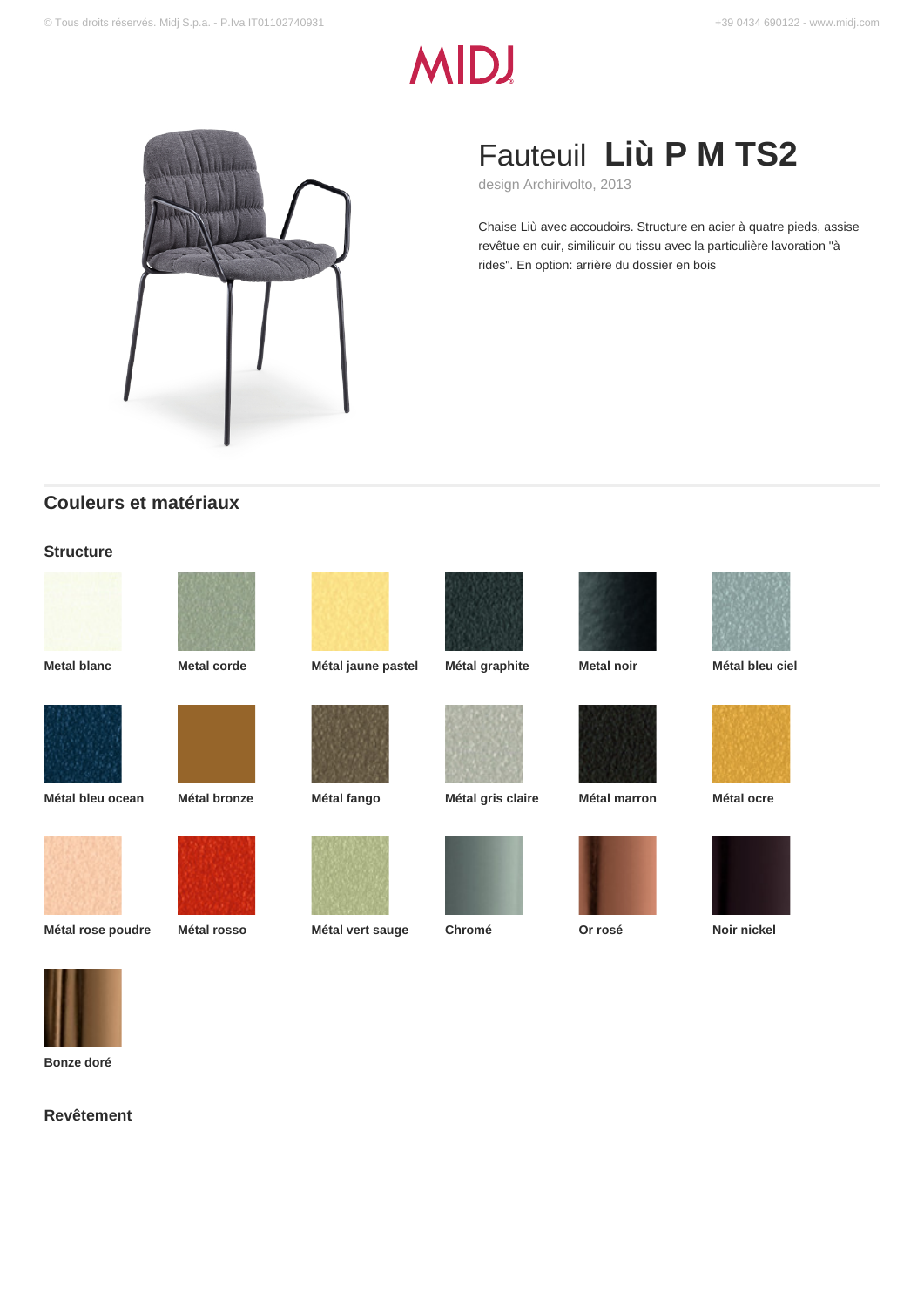| <b>Tissu Cotton Club</b><br>14 Couleurs | <b>Tissu Fenix Wool</b><br>16 Couleurs | <b>Tissu Main Line Flax</b><br>16 Couleurs                       | <b>Tissu Mirage</b><br>15 Couleurs | <b>Tissu Second</b><br>11 Couleurs | <b>Tissu Visual</b><br>13 Couleurs  |
|-----------------------------------------|----------------------------------------|------------------------------------------------------------------|------------------------------------|------------------------------------|-------------------------------------|
| Velours Superb<br>16 Couleurs           | Similicuir Secret<br>23 Couleurs       | Similicuir Vintage<br>12 Couleurs                                | Plein Fleur<br>21 Couleurs         | Peau vintage<br>8 Couleurs         | <b>Tissu Oceanic</b><br>13 Couleurs |
| Tissu manhattan<br>13 Couleurs          | <b>Tissu Yoredale</b><br>14 Couleurs   |                                                                  |                                    |                                    |                                     |
| Rallonges                               |                                        |                                                                  |                                    |                                    |                                     |
| Plaqué de frêne<br>laqué<br>10 Couleurs |                                        |                                                                  |                                    |                                    |                                     |
| <b>Dimensions</b>                       |                                        | Données volumétriques<br>Poids 7 Kg<br>Volume 0.18 mc<br>Colis 1 |                                    |                                    |                                     |

|   | cm | inch |
|---|----|------|
| A | 82 | 21.3 |
| B | 59 | 23.2 |
| C | 54 | 21.3 |
| D | 46 | 18.1 |
| F | 66 | 26   |

## Téléchargements

[.3ds Liù P M TS2 \(zip\)](https://www.midj.com/images/uploads/resources/3d-midj-liu-p-m-ts2-3ds.zip) [- https://www.midj.com/images/uploads/resources/3d-midj-liu-p-m-ts2-3ds.zip](https://www.midj.com/images/uploads/resources/3d-midj-liu-p-m-ts2-3ds.zip) [.dae Liù P M TS2 \(zip\)](https://www.midj.com/images/uploads/resources/3d-midj-liu-p-m-ts2-dae.zip) [- https://www.midj.com/images/uploads/resources/3d-midj-liu-p-m-ts2-dae.zip](https://www.midj.com/images/uploads/resources/3d-midj-liu-p-m-ts2-dae.zip) [.dxf Liù P M TS2 \(zip\)](https://www.midj.com/images/uploads/resources/3d-midj-liu-p-m-ts2-dxf.zip) [- https://www.midj.com/images/uploads/resources/3d-midj-liu-p-m-ts2-dxf.zip](https://www.midj.com/images/uploads/resources/3d-midj-liu-p-m-ts2-dxf.zip) [.obj Liù P M TS2 \(zip\)](https://www.midj.com/images/uploads/resources/3d-midj-liu-p-m-ts2-obj.zip) [- https://www.midj.com/images/uploads/resources/3d-midj-liu-p-m-ts2-obj.zip](https://www.midj.com/images/uploads/resources/3d-midj-liu-p-m-ts2-obj.zip) [.stl Liù P M TS2 \(zip\)](https://www.midj.com/images/uploads/resources/3d-midj-liu-p-m-ts2-stl.zip) [- https://www.midj.com/images/uploads/resources/3d-midj-liu-p-m-ts2-stl.zip](https://www.midj.com/images/uploads/resources/3d-midj-liu-p-m-ts2-stl.zip)

## Certifications matériaux

Tissu Cotton Club

COMPOSITION: 70 % COT; 10% PES; 10% ACR; 10% AF Abrasion resistance (Martindale) 100.000 cycles

Cotton Club by Flukso is a fabric made from latest generation regenerated cotton yarns. To create this fabric, specific fixing techniques were used, that give it and help maintaining a natural, slightly wavy and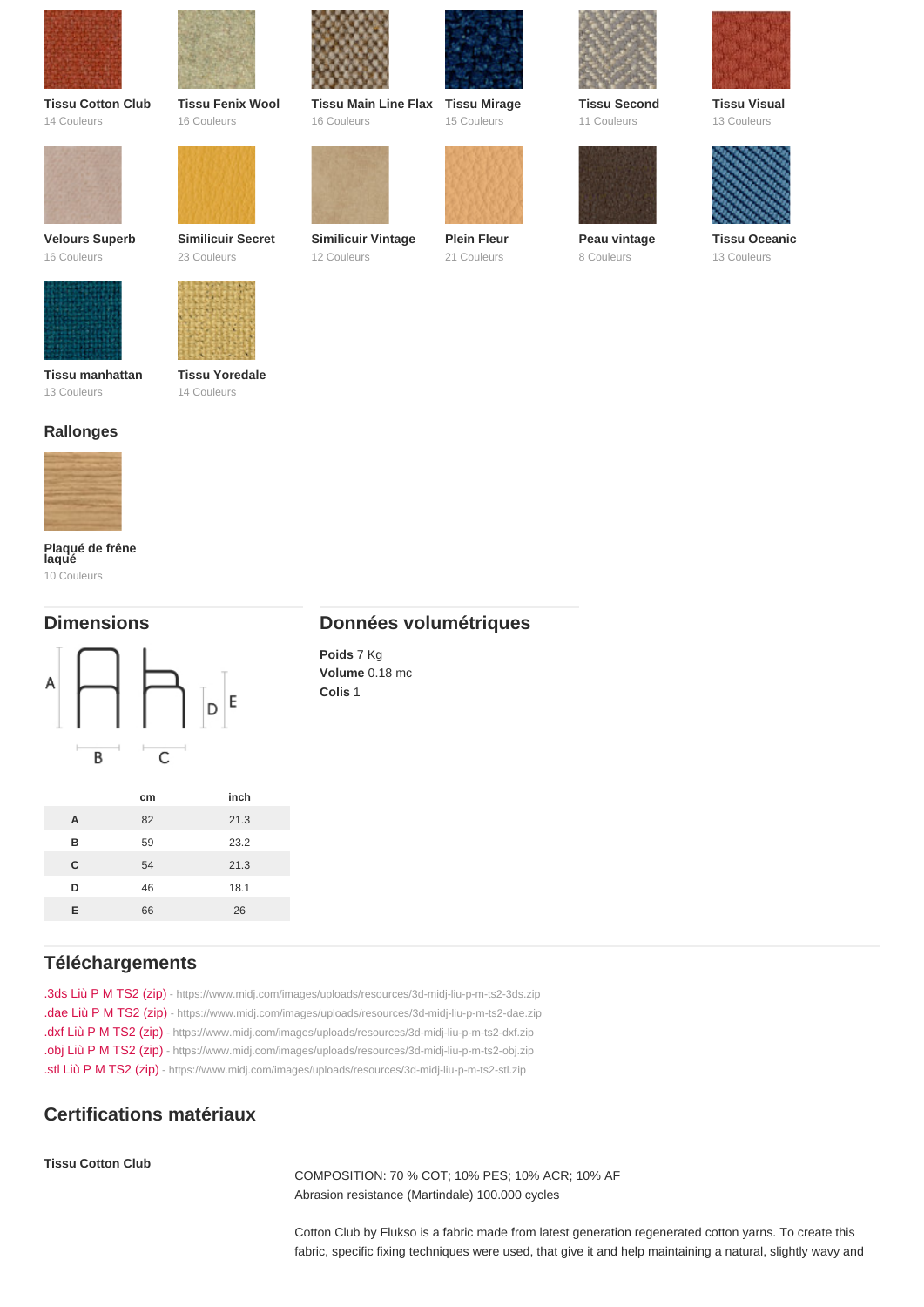vibrated look.

#### CLEANING AND MAINTENANCE

Regular cleaning is important to extend the life of the coating, and keep its appearance unchanged. Dust and dirt can wear out the coating.

REGULAR CLEANING: vacuum frequently, at least once a week, at a power equal to half the device in use, choosing a smooth spout, without brushing.

STAIN REMOVAL: in case of slight stains, promptly clean the surface. Remove excess liquids or hard parts of dirt with a clean cloth, then proceed on the residue

of the stain with a damp cloth or a neutral soap solution.

Remove the stain starting from the edge of the stain moving towards the center of it, then rinse with water. Let dry, avoiding direct exposure to sunlight.

For localized and more persistent stains, promptly dissolve the stain with colorless ethyl alcohol diluted in 20% water, gently rub and then treat with a neutral soap solution, then rinse well. Do not use bleach. These tips are cleaning recommendations and do not guarantee complete stain removal. In case of large

stains, we recommend contacting an operator specialized in upholstered products cleaning. We recommend to not expose light colored coating for a prolonged time to garments treated with colors with poor dyeing fastness, as the color pigments could penetrate the surface of the fabric, without being able to be removed.

We recommend to always test the cleaning method on a hidden part of the item to check the color resistance.

Slight color differences between a lot and the other are to be consdered normal.

## **Certifications matériaux**

**Tissu Fenix Wool**

COMPOSITION: 75% WO, 25% PA MARTINDALE: 100.000 cycles

FIRE RESISTANCE: Classe 1IM N 1021 Part 1-2 Calif. Bull. 117 June 2013

Fenix Wool is a wool fabric with a particular and warm finish, obtained thanks to a treatment that confers softness to the touch and, at the same time, a good consistency, able to achieve excellent resistance to pilling and abrasion.

CLEANING AND MAINTENANCE

Regular cleaning is important to extend the life of the coating, and keep its appearance unchanged. Dust and dirt can wear out the coating.

REGULAR CLEANING: vacuum frequently, at least once a week, at a power equal to half the device in use, choosing a smooth spout, without brushing.

STAIN REMOVAL: in case of slight stains, promptly clean the surface. Remove excess liquids or hard parts of dirt with a clean cloth, then proceed on the residue of the stain with a damp cloth or a neutral soap solution. Remove the stain starting from the edge of the stain moving towards the center of it, then rinse with water. Let dry, avoiding direct exposure to sunlight. For localized and more stubborn stains, promptly dissolve the stain with neutral soap diluted in water,

rub gently and rinse. Repeat until the stain is removed, and let dry. Do not use bleach.

These tips are cleaning recommendations and do not guarantee complete stain removal. In case of large stains, we recommend contacting an operator specialized

in upholstered products cleaning. We recommend to not expose light colored coating for a prolonged time to garments treated with colors with poor dyeing fastness, as the color pigments could penetrate the surface of the fabric, without

being able to be removed.

We recommend to always test the cleaning method on a hidden part of the item to check the color resistance.

Colour samples are to be considered approximate for each product. Slight color differences between a lot and the other are to be considered normal.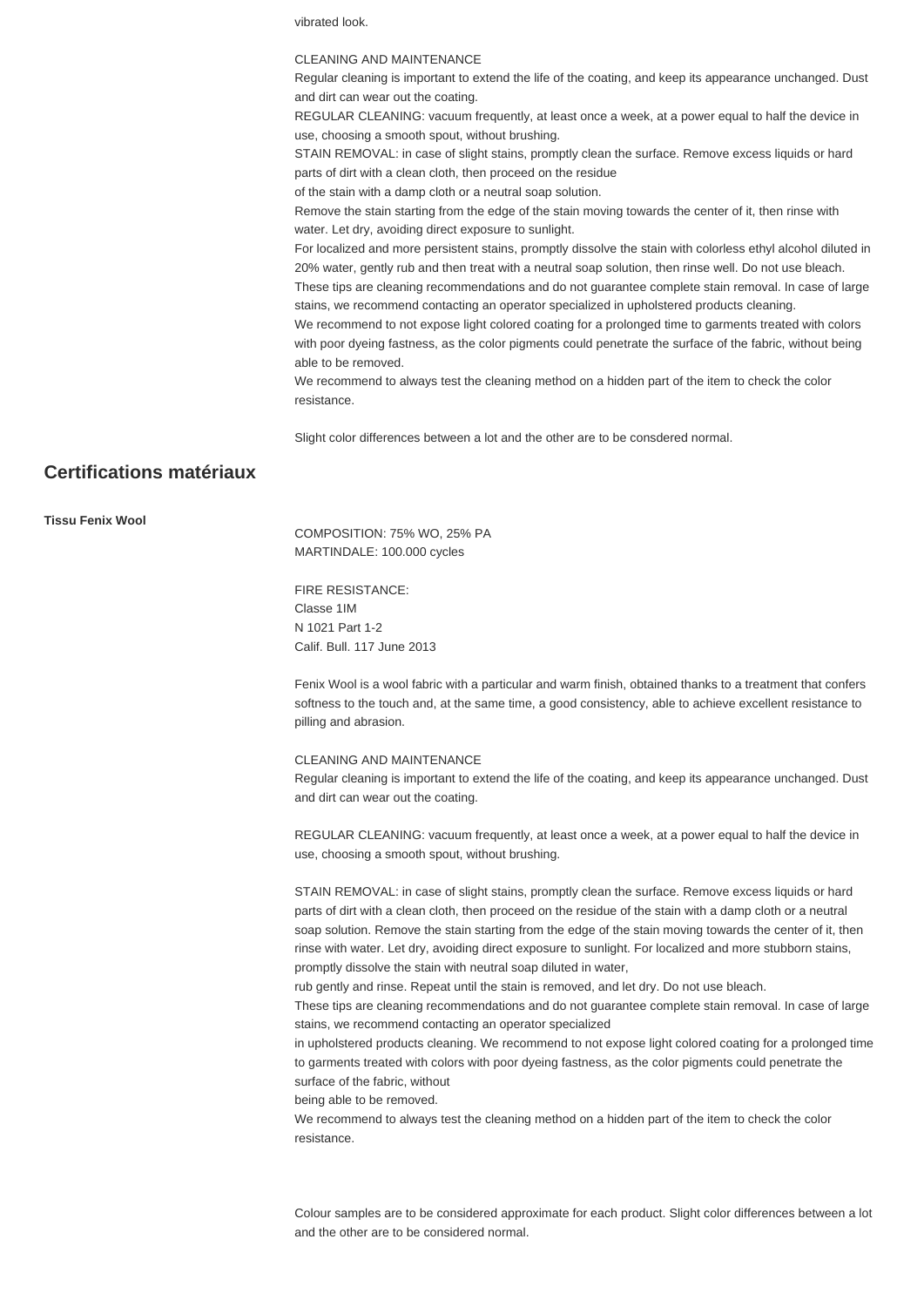## **Certifications matériaux**

**Tissu Main Line Flax**

COMPOSITION: 70% Virgin Wool – 30% LI MARTINDALE: 60.000 CYCLES

FIRE RESISTANCE: EN 1021 - 1&2 (cigarette & match) BS 7176 Low Hazard BS 5852 Ignition Source 5 BS 7176 Medium Hazard NF D 60-013 ÖNORM B 3825 & A 3800-1 (58kg/m3 CMHR Foam) UNI 9175 Classe 1 IM BS 5867-2: Type B Curtains & Drapes IMO FTP Code (Part 8) The Furniture and Furnishing (Fire) (Safety) Regulations 1988 (Domestic Cigarette and Match)

ENVIRONMENTAL CERTIFICATIONS: Certified to the EU Ecolabel Certified to Indoor Advantage™ "Gold" Rapidly renewable and compostable Made from wool and bast fibre

Main Line Flax fabric is created with virgin wool and linen, inherently fireproof materials of sustainable origin. The particular weave of the fabric, with the alternation of colors in its texture, make it aesthetically interesting, while not giving up to softness and comfort.

CLEANING AND MAINTENANCE

Regular cleaning is important to extend the life of the coating, and keep its appearance unchanged. Dust and dirt can wear out the coating and damage the fire protection.

REGULAR CLEANING: vacuum frequently at a power equal to half the device in use, choosing a smooth spout, without brushing.

STAIN REMOVAL: in case of slight stains, promptly clean the surface. Remove excess liquids or hard parts of dirt with a clean cloth, then proceed on the residue

of the stain with a damp cloth or a neutral soap solution. Remove the stain starting from the edge of the stain moving towards the center of it, then rinse with

water. Let dry, avoiding direct exposure to sunlight. For localized and more persistent stains, promptly dissolve the stain with colorless ethyl alcohol diluted

in 20% water, gently rub and then treat with a neutral soap solution, then rinse well. Do not use bleach. These tips are cleaning recommendations and do not guarantee complete stain removal. In case of large stains, we recommend contacting an operator specialized

in upholstered products cleaning.

We recommend to not expose light colored fabric for a prolonged time to garments treated with colors with poor dyeing fastness, as the color pigments could penetrate the surface of the fabric, without being able to be removed.

We recommend to always test the cleaning method on a hidden part of the item to check the color resistance.

Colour samples are to be considered approximate for each product. Slight color differences between a lot and the other are to be considered normal.

## **Certifications matériaux**

**Tissu Mirage**

Composition: 100% Polyester Mantindale: 100.000 cycles

FIRE RESISTANCE: Classe 1IM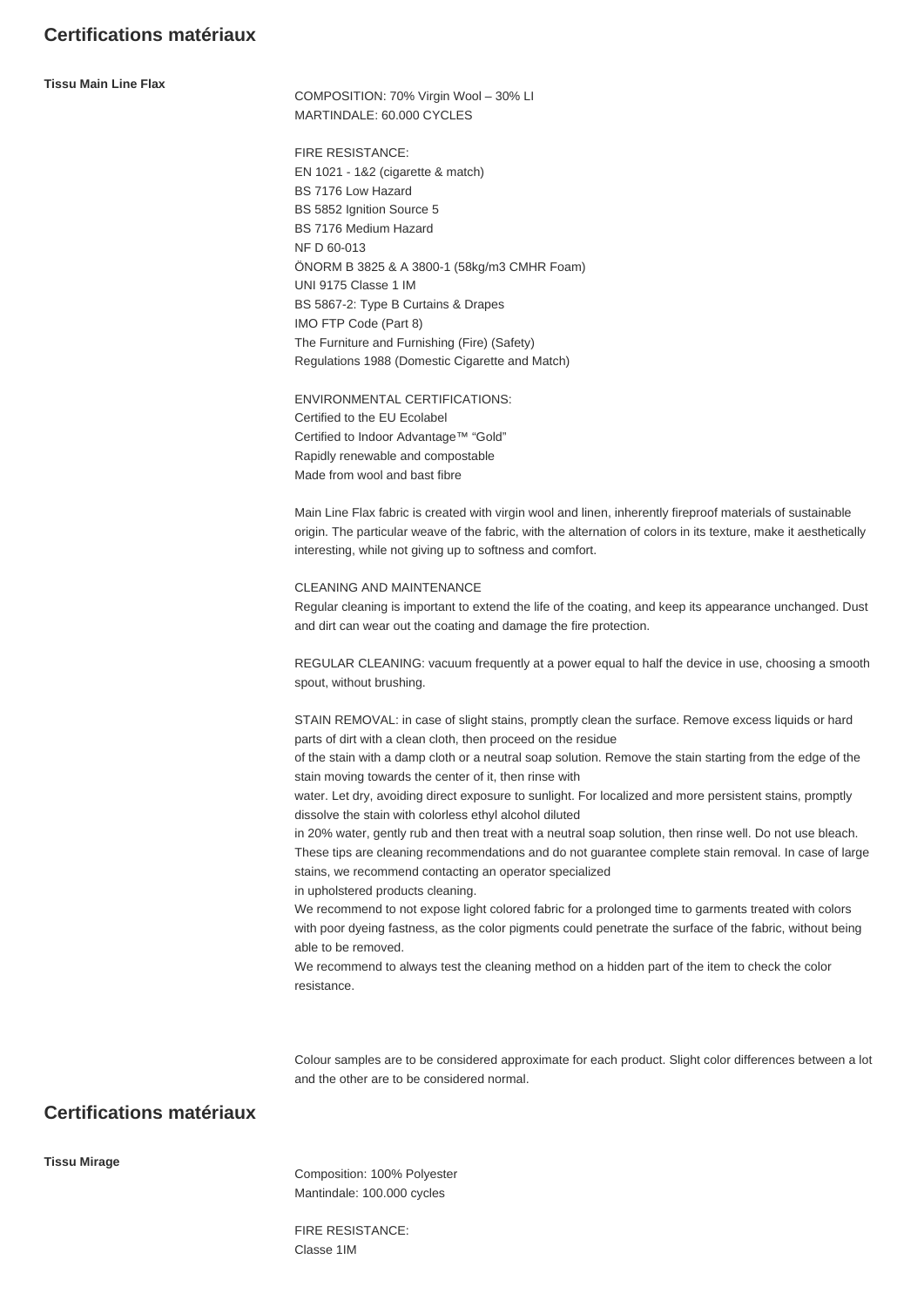B1 DIN 4102 M1 B1 OENORM B3825 Q1 OENORM 3800 Part. 1 BS 5852 Crib 5 EN 1021 Part.1-2 Calif. Bull. 117

Mirage is the fireproof coating by Pugi RG: in recyclable polyester, it is suitable for covering any surface thanks to its elasticity and texture, which does not give direction to the fabric. It is very resistant to abrasion and pilling. Different finishes make Mirage perfect to customize our products.

#### CLEANING AND MAINTENANCE

Regular cleaning is important to extend the life of the coating, and keep its appearance unchanged. Dust and dirt can wear out the coating and damage the fire protection.

#### REGULAR CLEANING:

vacuum frequently, at least once a week, at a power equal to half the device in use, choosing a smooth spout, without brushing.

STAIN REMOVAL: in case of slight stains, promptly clean the surface. Remove excess liquids or hard parts of dirt with a clean cloth, then proceed on the residue of the stain with a damp cloth or a neutral soap solution. Remove the stain starting from the edge of the stain moving towards the center of it, then rinse with water. Let dry, avoiding direct exposure to sunlight. Do not use bleach. These tips are cleaning recommendations and do not guarantee complete stain removal. In case of large stains, we recommend contacting an operator specialized in upholstered products cleaning. We recommend to not expose light colored coating for a prolonged time to garments treated with colors with poor dyeing fastness, as the color pigments could penetrate the surface of the fabric, without being able to be removed.

We recommend to always test the cleaning method on a hidden part of the item to check the color resistance.

Colour samples are to be considered approximate for each product. Slight color differences between a lot and the other are to be considered normal.

## **Certifications matériaux**

#### **Tissu Second**

COMPOSITION: 70% VI - 30% LI MARTINDALE 20.000 cycles

FIRE RESISTANCE: Classe 1IM EN 1021 Part.1-2 BS 5852 Crib 5 M1 Calif. Bull. 117 June 2013 IMO 307 (88) Part.8

Second fabric is made of 100% viscose and linen, natural fibers that guarantee the highest safety standards in terms of fireproofing. Without formaldehyde and substance derived from chlorine and bromine,

Second is 100% natural. In the presence of fire, Second fabric carbonizes and creates a protective wall around flames, without melting, with a resistance above 1000°C (1832°F). Its processing gives it a particular herringbone pattern.

#### CLEANING AND MAINTENANCE

Regular cleaning is important to extend the life of the coating, and keep its appearance unchanged. Dust and dirt can wear out the coating and damage the fire protection.

REGULAR CLEANING: vacuum frequently at a power equal to half the device in use, choosing a smooth spout, without brushing.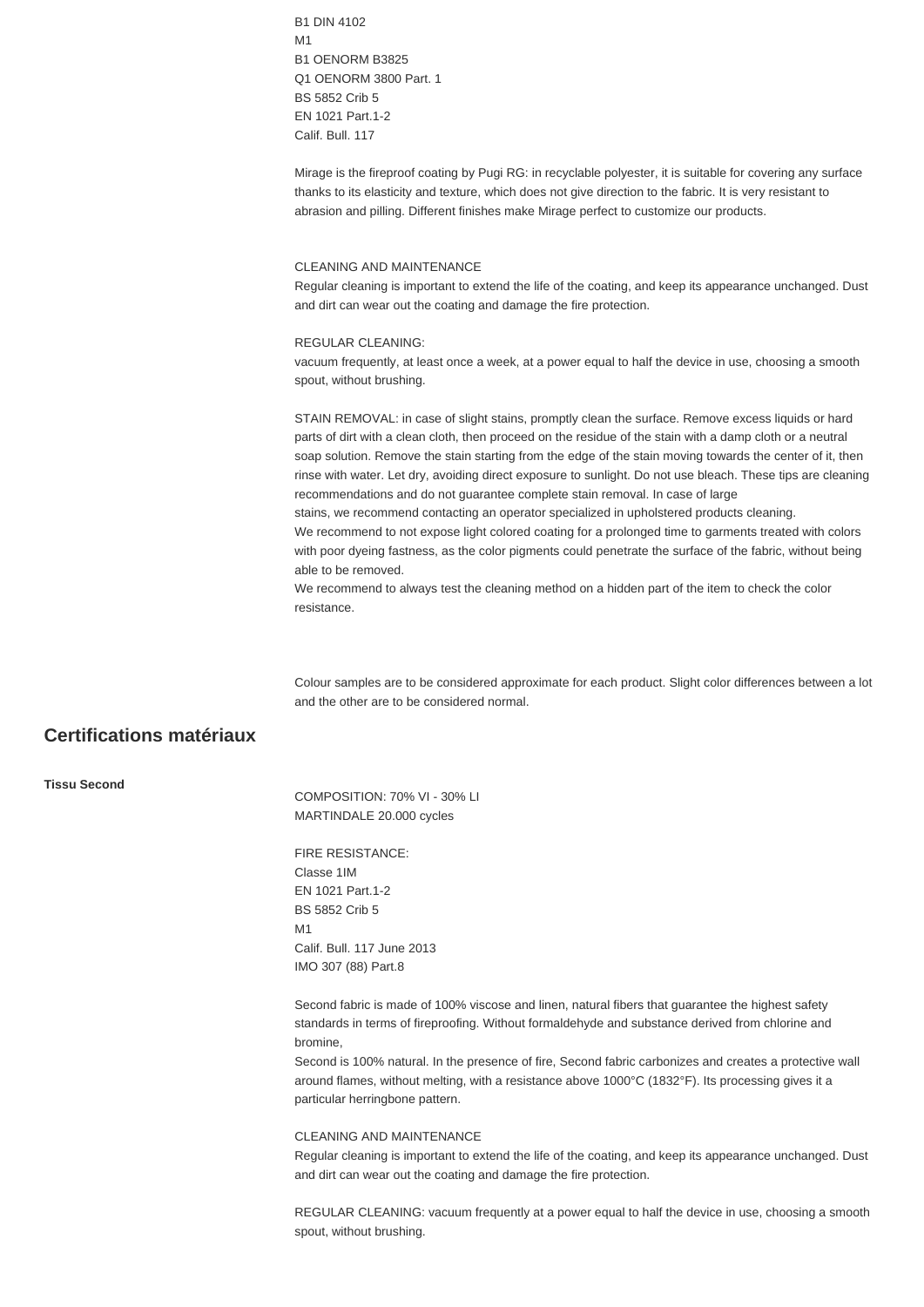STAIN REMOVAL: in case of slight stains, promptly clean the surface. Remove excess liquids or hard parts of dirt with a clean cloth, then proceed on the residue of the stain with a damp cloth or a neutral soap solution. Remove the stain starting from the edge of the stain moving towards the center of it, then rinse with water. Let dry, avoiding direct exposure to sunlight. For localized and more persistent stains, promptly dissolve the stain with colorless ethyl alcohol diluted in 20% water, gently rub and then treat with a neutral soap solution, then rinse well. Do not use bleach.

These tips are cleaning recommendations and do not guarantee complete stain removal. In case of large stains, we recommend contacting an operator specialized in upholstered products cleaning.

We recommend to not expose light colored coating for a prolonged time to garments treated with colors with poor dyeing fastness, as the color pigments could penetrate the surface of the fabric, without being able to be removed.

We recommend to always test the cleaning method on a hidden part of the item to check the color resistance.

Colour samples are to be considered approximate for each product. Slight color differences between a lot and the other are to be considered normal.

## **Certifications matériaux**

#### **Tissu Visual**

COMPOSITION: 100% PES FR MARTINDALE: 60.000 cycles

FIRE RESISTANCE: DIN 4102-1 B1 BS 5852-1 (source 0 and 1) BS 5852 CRIB5 UNI 9175 classe 1 IM EN 1021-1 EN 1021-2 IMO FTP CODE 2010

Visual is a knit fabric, made with FR polyester, bielastic and made with jacquard knitted looms. The slightly three-dimensional fabric construction, combined with sound absorbing material, contributes to decreasing sound reverberation.

#### CLEANING AND MAINTENANCE

Regular cleaning is important to extend the life of the coating, and keep its appearance unchanged. Dust and dirt can wear out the coating and damage the fire protection.

REGULAR CLEANING: vacuum frequently, at a power equal to half the device in use, choosing a smooth spout, without brushing.

STAIN REMOVAL: in case of slight stains, promptly clean the surface. Remove excess liquids or hard parts of dirt with a clean cloth, then proceed on the residue

of the stain with a damp cloth or a neutral soap solution. Remove the stain starting from the edge of the stain moving towards the center of it, then rinse with water. Let dry, avoiding direct exposure to sunlight. For localized and more persistent stains, promptly dissolve the stain with colorless ethyl alcohol diluted in 20% water, gently rub and then treat with a neutral soap solution, then rinse well. Do not use bleach. These tips are cleaning recommendations and do not guarantee complete stain removal. In case of large stains, we recommend contacting an operator specialized in upholstered products cleaning.

We recommend to not expose light colored fabric for a prolonged time to garments treated with colors with poor dyeing fastness, as the color pigments could penetrate the surface of the fabric, without being able to be removed.

We recommend to always test the cleaning method on a hidden part of the item to check the color resistance.

Colour samples are to be considered approximate for each product. Slight color differences between a lot and the other are to be considered normal.

### **Certifications matériaux**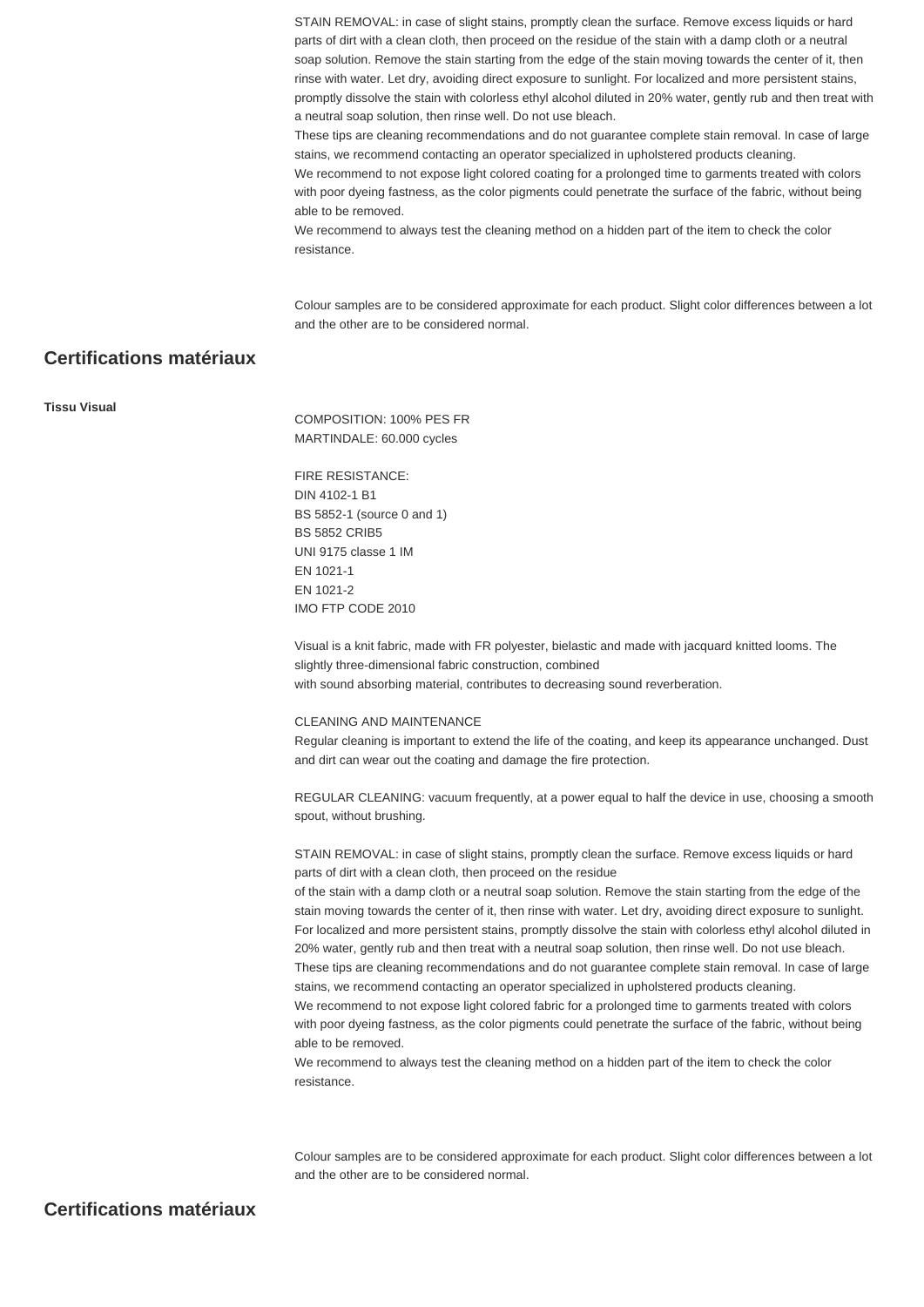COMPOSITION: 100% PES FR MARTINDALE: 25.000 cycles

FIRE RESISTANCE: RESISTENZA AL FUOCO - FIRE RESISTANCE UNI 8456 – 9174 classe 1 UNI 9175 classe 1IM EN 1021-1 EN 1021-2 BS 5852 crib 5 DIN 4102 B1 NF P 92 503-507 M1 IMO FTP CODE 2010

Superb velvet is fire-resistant, of high quality and beauty. Its surface is made of a thick yet soft coat, in Trevira® polyester. The slightly matt look is suitable for any style, whether classic or contemporary.

#### CLEANING AND MAINTENANCE

Regular cleaning is important to extend the life of the coating, and keep its appearance unchanged. Dust and dirt can wear out the coating and damage the fire protection.

REGULAR CLEANING: vacuum frequently at a power equal to half the device in use, choosing a smooth spout, without brushing.

STAIN REMOVAL: in case of slight stains, promptly clean the surface. Remove excess liquids or hard parts of dirt with a clean cloth, then proceed on the residue

of the stain with a damp cloth or a neutral soap solution. Remove the stain starting from the edge of the stain moving towards the center of it, then rinse with water. Let dry, avoiding direct exposure to sunlight. For localized and more persistent stains, promptly dissolve the stain with colorless ethyl alcohol diluted in 20% water, gently rub and then treat with a neutral soap solution, then rinse well. Do not use bleach. These tips are cleaning recommendations and do not guarantee complete stain removal. In case of large stains, we recommend contacting an operator specialized in upholstered products cleaning. We recommend to not expose light colored coating for a prolonged time to garments treated with colors with poor dyeing fastness, as the color pigments could penetrate the surface of the velvet, without being

We recommend to always test the cleaning method on a hidden part of the item to check the color resistance.

Colour samples are to be considered approximate for each product. Slight color differences between a lot and the other are to be considered normal.

## **Certifications matériaux**

**Similicuir Secret**

COMPOSITION: 76% PVC - 2% PU 22% PES MARTINDALE: 100.000 cycles

FIRE RESISTANCE: UNI 9175 classe 1IM EN 1021-1 EN 1021-2 BS 5852-1 cigarette test BS 5852-1 match test TB 117:2013

able to be removed.

Secret is the Flukso® fireproof coating with a soft hand, similar to that of real leather. Secret has been designed to create soft upholstery for interiors. Its elastic rear structure in polyester allows it to adapt to the new geometries of furniture, ensuring resistance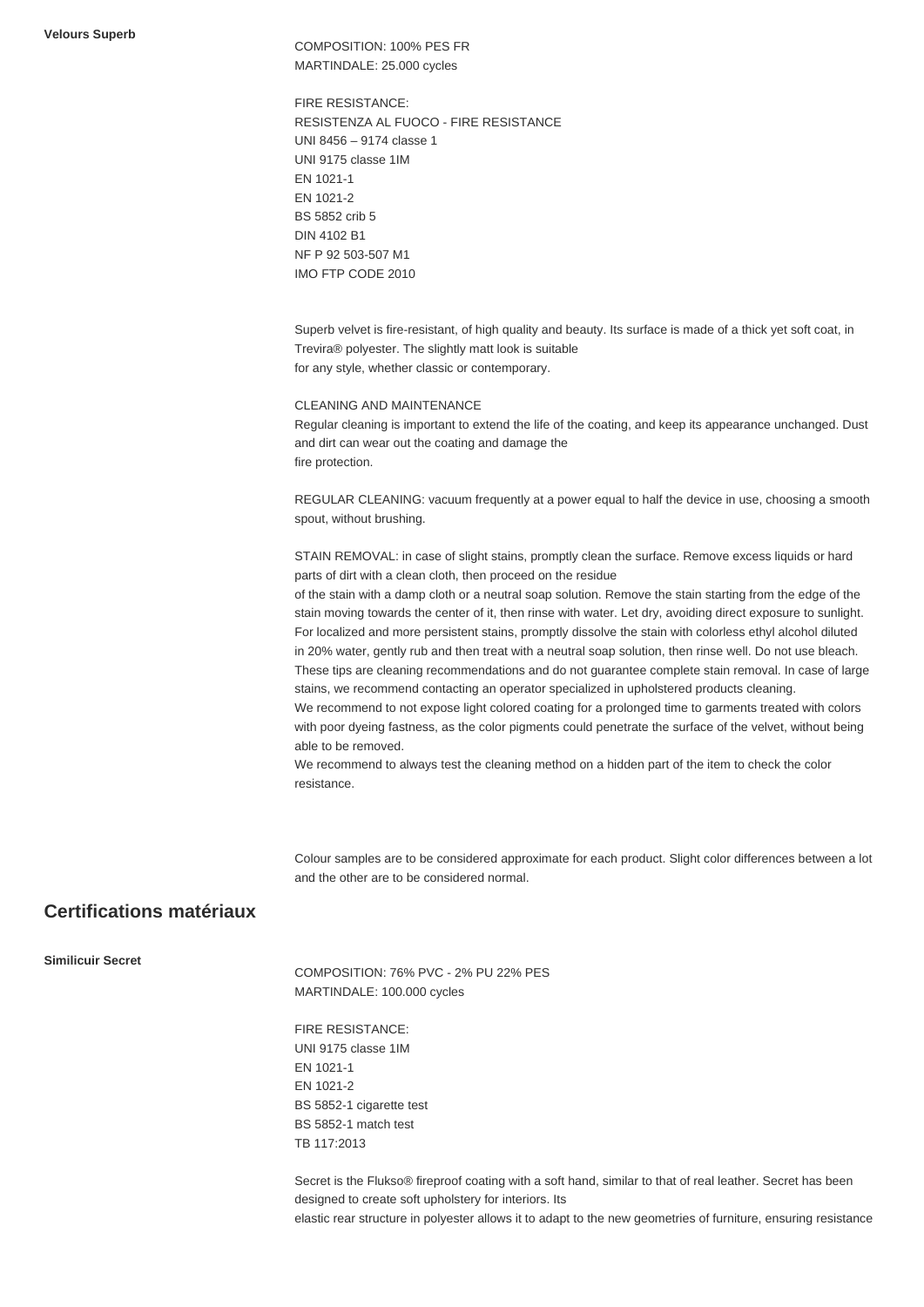and durability over time.

#### CLEANING AND MAINTENANCE

Regular cleaning is important to extend the life of the coating, and keep its appearance unchanged. Dust and dirt can wear out the coating and damage the fire protection.

REGULAR CLEANING: vacuum frequently at a power equal to half the device in use, choosing a smooth spout, without brushing.

STAIN REMOVAL: in case of slight stains, promptly clean the surface. Remove excess liquids or hard parts of dirt with a clean cloth, then proceed on the residue

of the stain with a damp cloth or a neutral soap solution. Remove the stain starting from the edge of the stain moving towards the center of it, then rinse with water. Let dry, avoiding direct exposure to sunlight. For localized and more persistent stains, promptly dissolve the stain with colorless ethyl alcohol diluted in 20% water, gently rub and then treat with a neutral soap solution, then rinse well. Do not use bleach.

These tips are cleaning recommendations and do not guarantee complete stain removal. In case of large stains, we recommend contacting an operator specialized in upholstered products cleaning. We recommend to not expose light colored coating for a prolonged time to garments treated with colors with poor dyeing fastness, as the color pigments could penetrate the surface of the faux leather, without being able to be removed.

We recommend to always test the cleaning method on a hidden part of the item to check the color resistance.

Colour samples are to be considered approximate for each product. Slight color differences between a lot and the other are to be considered normal.

## **Certifications matériaux**

#### **Similicuir Vintage**

COMPOSITION: 80% PVC; 2% PU; 18% PES MARTINDALE: 50'000 cycles

FIRE RESISTANCE: UNI 9175 classe 1IM EN 1021-1 EN 1021-2 BS 5852-1 cigarette test BS 5852-1 match test

Vintage is the faux leather by Flukso, a fire-resistant coated fabric in 'cloud effect' refined colours, created to dress upholstered furniture with timeless elegance.

The fabric surface is made using a microscopic texture which makes it similar to natural leather to the touch. Vintage features a special mesh fabric construction,

slightly elastic, that makes it easily adaptable to the new modern shapes of upholstered furniture and guarantees long life. Soft, enveloping and fire resistant, this fabric adapts to contract or residential spaces.

#### CLEANING AND MAINTENANCE

Regular cleaning is important to extend the life of the coating, and keep its appearance unchanged. Dust and dirt can wear out the coating and damage the fire protection.

REGULAR CLEANING: vacuum frequently at a power equal to half the device in use, choosing a smooth spout, without brushing.

STAIN REMOVAL: in case of slight stains, promptly clean the surface. Remove excess liquids or hard parts of dirt with a clean cloth, then proceed on the residue of the stain with a damp cloth or a neutral soap solution. Remove the stain starting from the edge of the stain moving towards the center of it, then rinse with water. Let dry, avoiding direct exposure to sunlight. For localized and more persistent stains, promptly dissolve the stain with colorless ethyl alcohol diluted in 20% water, gently rub and then treat with a neutral soap solution, then rinse well. Do not use bleach.

These tips are cleaning recommendations and do not guarantee complete stain removal. In case of large stains, we recommend contacting an operator specialized

in upholstered products cleaning.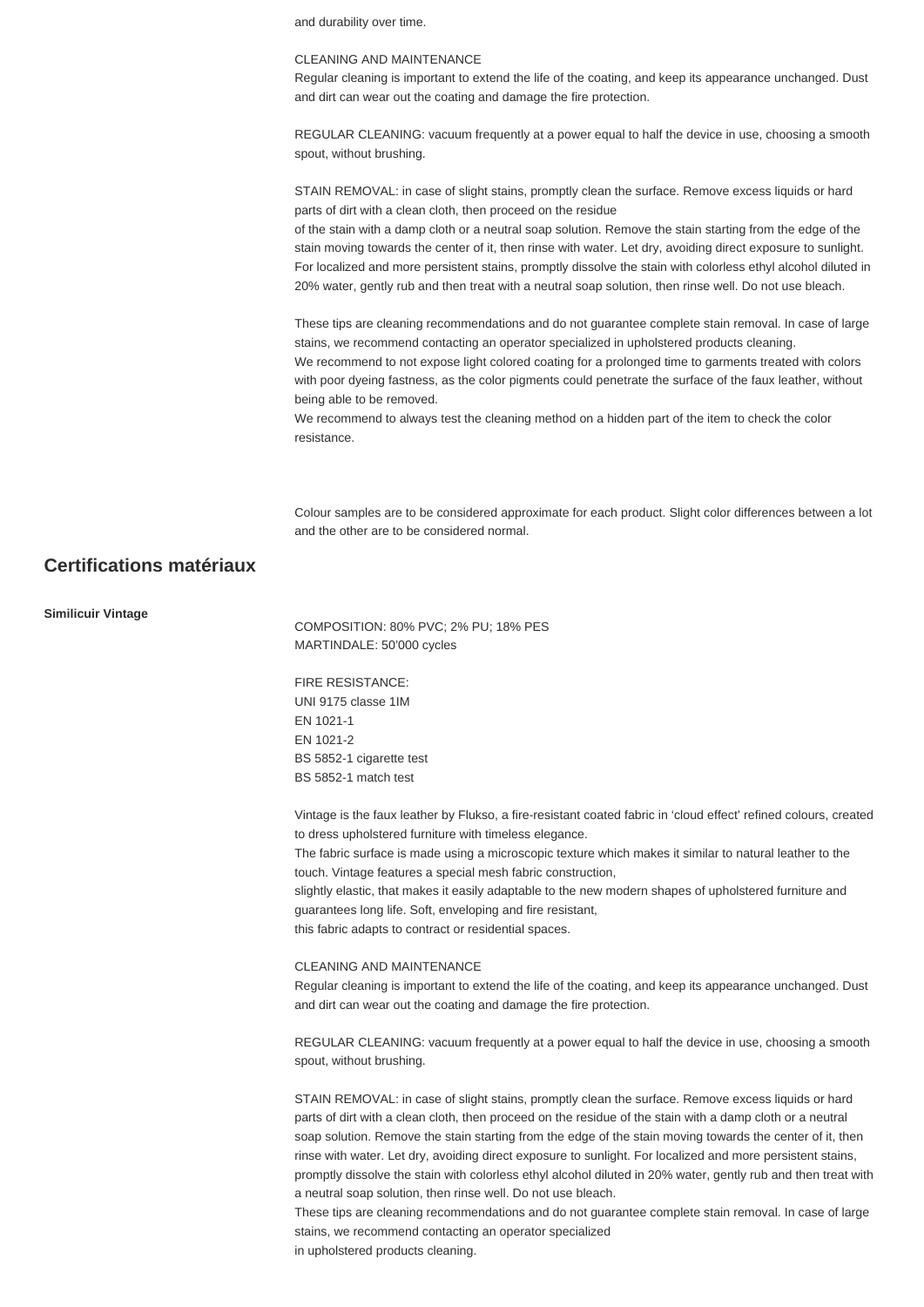We recommend to not expose light colored coating for a prolonged time to garments treated with colors with poor dyeing fastness, as the color pigments could penetrate the surface of the faux leather, without being able to be removed.

We recommend to always test the cleaning method on a hidden part of the item to check the color resistance.

Colour samples are to be considered approximate for each product. Slight color differences between a lot and the other are to be considered normal.

## **Certifications matériaux**

**Plein Fleur**

COMPOSITION: 100% leather

FIRE RESISTANCE: CAL TB-117 (2013, Sec. 1) BS 5852:1979 BS EN 1021-1-2:2006

Fiore leather is a natural product and this is why it can show signs such as wrinkles, veining and scars that indicate the animal origin of the product. These signs, together with slightly color differences, are distinctive elements that enhance its beauty and distinguish it from faux leather or other artificial products. Fiore

is a bovine leather from animals of European origin, finished with water-based dyeing with resins and pigments. Fiore leather has the ability of improving with time and use, both in softness and shine.

Dust the leather product regularly with a soft and dry cloth. In case of stains, rub the affected area with a soft and clean cloth, moistened with water or to use a light solution of water and mild soap, to be applied gently with a wet cloth. Move the cloth in a circular direction, starting from edges of the stain towards the center. Rinse well with a damp cloth. Dry immediately after treatment. Avoid direct sunlight and exposure to heat sources.

We recommend that you always test the cleaning method on a hidden part of the item to check the resistance of the color.

These tips are cleaning recommendations and do not guarantee complete stain removal. In case of large stains, we recommend contacting an operator specialized in upholstered products cleaning.

Colour samples are to be considered approximate for each product. Slight color differences between a lot and the other are to be considered normal.

## **Certifications matériaux**

**Peau vintage**

FIRE RESISTANCE: BS 5852 : 1979 BS EN 1021-1-2 : 2006

Vintage leather is a natural product and this is why it can show signs such as wrinkles, veining and scars that indicate the animal origin of the product. These signs,

together with slightly color differences, are distinctive elements that enhance its beauty and distinguish it from faux leather or other artificial products. Vintage

is a bovine leather from animals of European origin. This product is obtained starting from Nabuck leather, which is slightly equalized with aniline, and hand abraded

to give an aged effect. The hand is very warm and silky.

#### CLEANING AND MAINTENANCE

Dust the leather product regularly with a soft and dry cloth. In case of stains, rub the affected area with a soft and clean cloth, moistened with water or use a light solution of water and mild soap, to be applied gently with a wet cloth. Move the cloth in a circular direction, starting from edges of the stain towards the center. Rinse well with a damp cloth. Dry immediately after treatment. Avoid direct sunlight and exposure to heat sources.

We recommend that you always test the cleaning method on a hidden part of the item to check the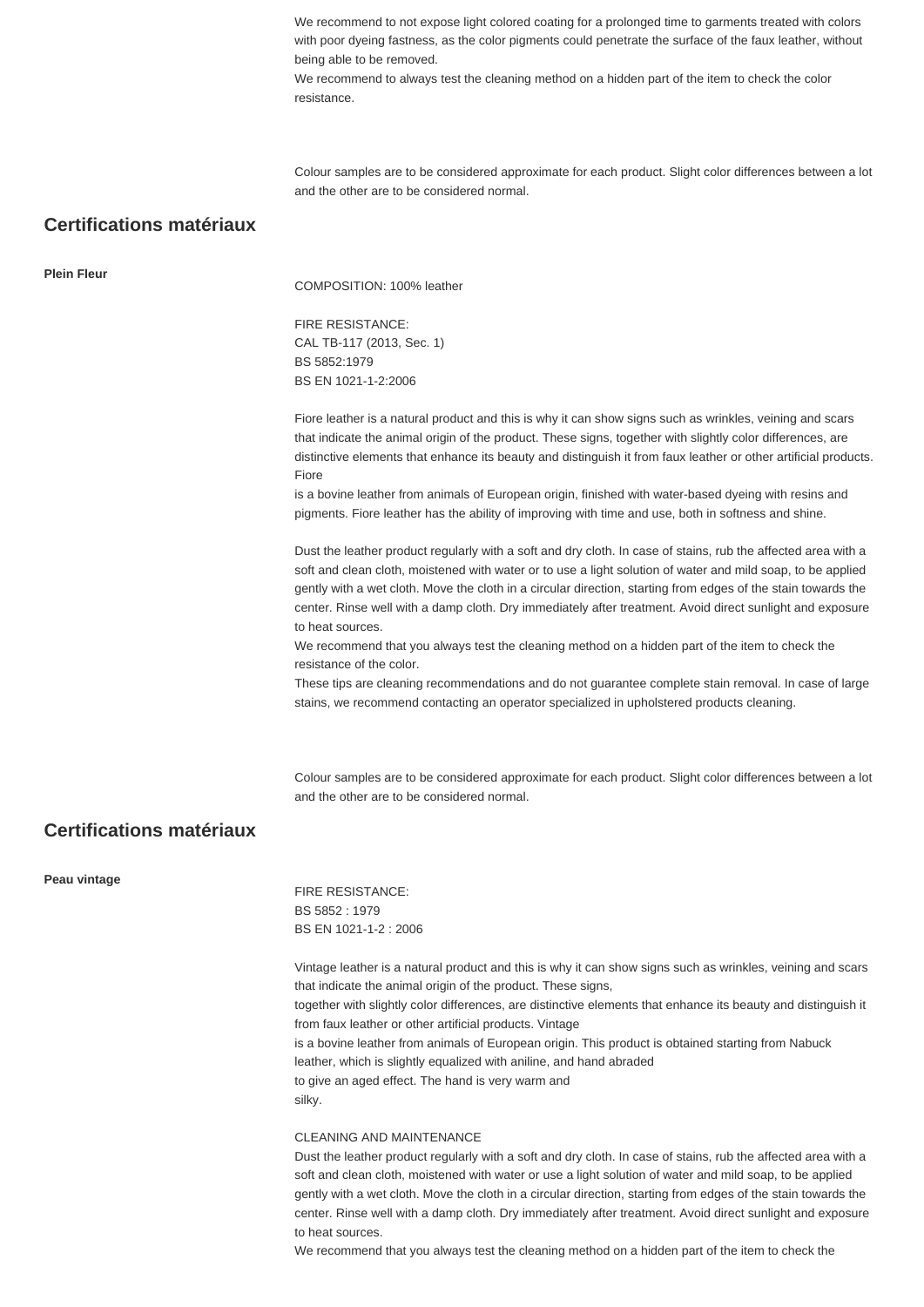resistance of the color.

These tips are cleaning recommendations and do not guarantee complete stain removal. In case of large stains, we recommend contacting an operator specialized in upholstered products cleaning.

Colour samples are to be considered approximate for each product. Slight color differences between a lot and the other are to be considered normal.

## **Certifications matériaux**

#### **Tissu Oceanic**

MARTINDALE: 135.000 cycles COMPOSITION: 100% post-consumer recycled polyester, including 50% SEAQUAL yarn

#### FIRE RESISTANCE:

California Technical Bulletin 117 - 2013 BS 7176 Low Hazard BS 7176 Medium Hazard with EnviroFlam5 ASTM E84 Class 1 or A (Un-adhered)

ENVIRONMENTAL: Certified to OEKO-TEX® Standard 100 Certified to Indoor Advantage™ "Gold" Made from 100% post-consumer recycled polyester Non metallic dyestuffs

#### FEATURES:

Oceanic is a fabric born from the desire to combat marine plastic pollution and achieve a waste free environment. Hence the name "Oceanic": the fabric is created entirely from post-consumer recycled plastic - from debris floating discarded in our seas, to bottles thrown away and destined for landfill. One small drop in the mission to clean both the earth and its ocean, this contemporary fabric is a recycled polyester with a purpose: to be more sustainable for our planet.

#### MAINTENANCE

Vacuum regularly. If it is necessary to remove the stain from the fabric, proceed wipe with a damp cloth using neutral soap and water or use proprietary upholstery shampoo. For deeper cleaning use steam or professionally dry clean. Always test your chosen cleaning method on a hidden corner of the product to check the color fastness.

## **Certifications matériaux**

**Tissu manhattan**

MARTINDALE: 25.000 cycles COMPOSITION: 26% PL, 37% PO, 21% CO, 16% LI

#### PROPRIETIES AND ADVANTAGES

The Manhattan fabric features a subtle woven structure that gives it a unique dynamic look. The mixed filaments of cotton and polyester guarantee a soft, warm and vibrant look with tone-on-tone colors.

#### **MAINTENANCE**

Vacuum regularly. If it is necessary to remove the stain from the fabric, proceed wipe with a damp cloth using neutral soap and water or use proprietary upholstery shampoo. For deeper cleaning use a professionally dry clean. Always test your chosen cleaning method on a hidden corner of the product to check the color fastness.

## **Certifications matériaux**

#### **Tissu Yoredale**

MARTINDALE: 80.000 cycles COMPOSITION: 95% Wool, 3% Polyester, 2% Polyamide

FIRE RESISTANCE: EN 1021 - 1&2 (cigarette & match) BS 7176 Low Hazard ÖNORM B 3825 & A 3800-1 (58kg/m3 CMHR Foam) UNI 9175 Classe 1 IM